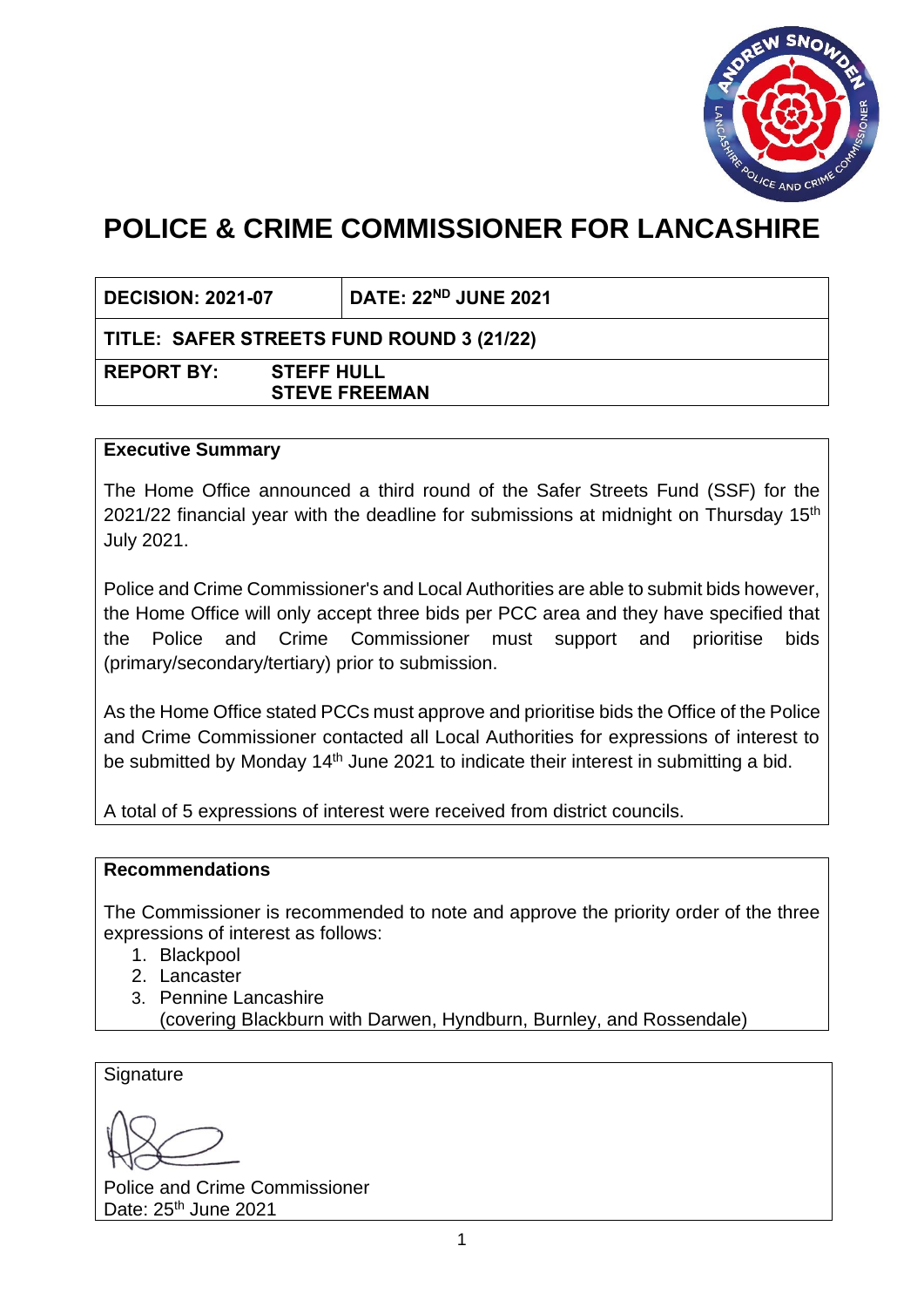# **PART I**

## **1. Background and Advice**

The Home Office announced there will be a third £25m round of the Safer Streets Fund for the 21/22 financial year.

The third round of the Safer Streets Fund has a targeted focus on ensuring the safety of public places for all, and a particular emphasis on improving the safety of public spaces for woman and girls following the tragic killing of Sarah Everard.

This third pilot round of the Fund seeks to expand the evidence base on the prevention of VAWG crimes, aiming to prevent these crimes before they can occur, whilst simultaneously increasing feelings and perceptions of public safety in problem areas.

Rounds One and Two of the Safer Streets Fund were designed to prevent neighbourhood crimes such as burglary, robbery and theft. Interventions included improved street lighting, reinforces home security, alley gating and increased CCTV coverage. Whilst these interventions are proven to prevent and reduce neighbourhood crimes, the evidence regarding their effectiveness against VAWG crimes is less explored. This third round of funding seeks to build this evidence base to inform future policy and funding decisions. Through encouraging innovative approaches from those seeking to make use of this funding, this third round of funding also seeks to improve the evidence base of what works to prevent these crimes outside of traditional Safer Streets Fund interventions.

The OPCC wrote to Lancashire County Council, Blackpool Council, Blackburn with Darwen Council and the 12 district councils asking them if they wish to express an interest in the Safer Streets Fund along with information on the area(s) they would like to target and suggested interventions.

The OPCC received five expressions of interest from: Blackpool, Wyre, Lancaster, Lancashire County Council and Pennine Lancashire (covering Blackburn with Darwen, Hyndburn, Burnley and Rossendale).

The OPCC met with representatives from the Constabulary to review, evaluate and assess the expressions of interest in order to ensure the potential bids met the conditions set out in the Home Office prospectus together with which bids have the opportunity to make the greatest impact.

As a consequence of the discussion which focused on crime data, community impact and advice from Chief Superintendent (Neighbourhood Policing) and Chief Superintendent (Corporate Development) it was agreed the OPCC should formally support the expressions of interest as follows:

## 1. Primary Bid – Blackpool

Blackpool's application will target Promenade, Lytham Road, Talbot Road, Dickson Road, Queen Street, Central Drive, Waterloo Road, Bank Hey Street, Whitegate Drive and Cherry Tree Road. Blackpool were clearly able to demonstrate the areas are disproportionately affected by VAWG crimes through Lancashire Constabulary crime data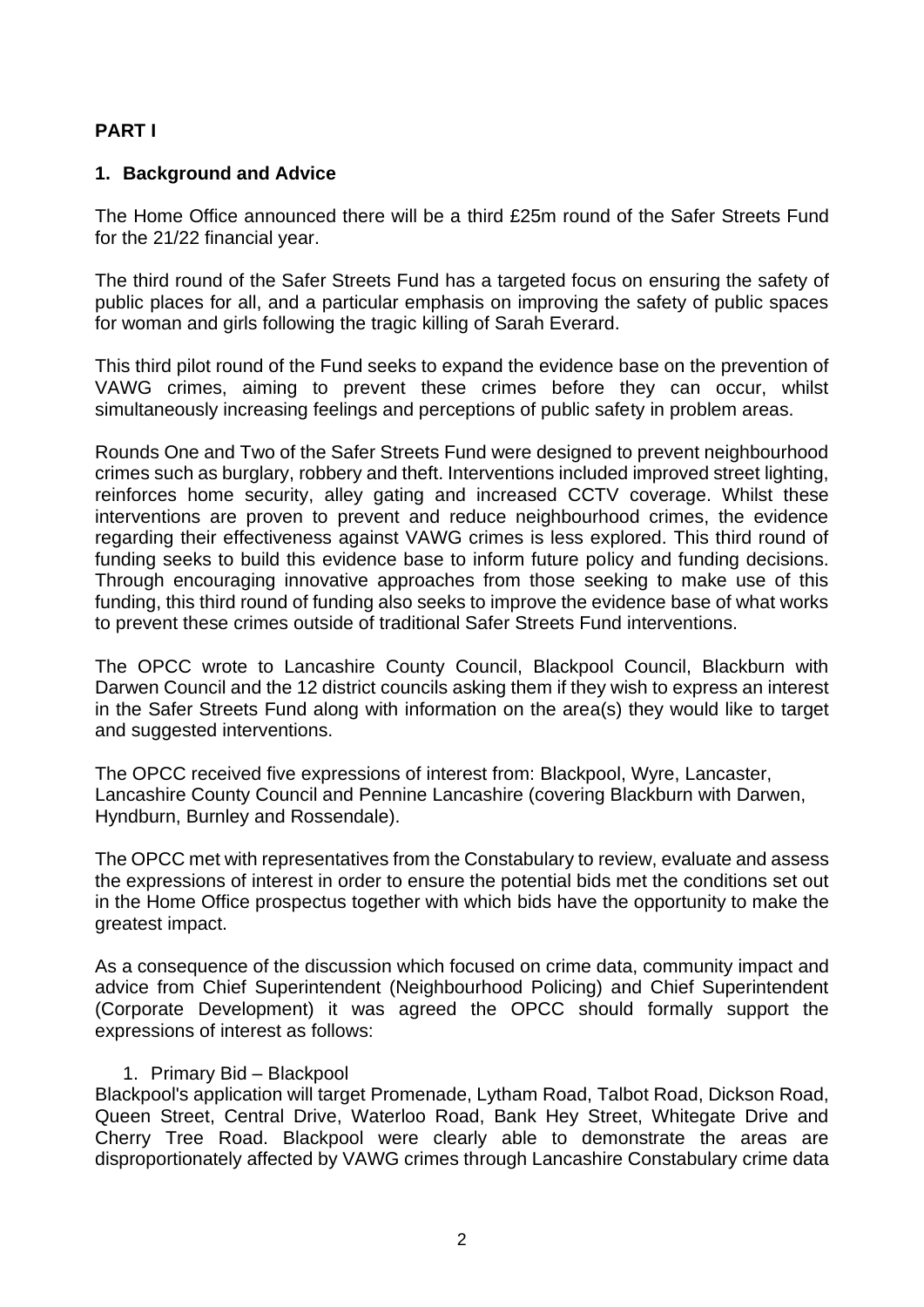which focused on violence against the person and sexual offences involving women and girls.

Blackpool aim to improve the safety of public spaces for all in particularly women and girls through CCTV, street lighting along with innovative approaches looking at a Safer Taxi Scheme, Safe Haven Bus, educational campaigns, bystander programme along with expanding their new 'It Stops Here' campaign which is a multi-agency partnership plan to make Blackpool's streets safer.

## Secondary Bid – Lancaster

Lancaster's application will focus on the 2.5 mile section dual cycle / footpath that connects Lancaster and Morecambe, an area well known to Lancashire Police and to the public as a 'no-go' area.

Lancaster aim to improve the area through CCTV, street lighting, improving the green space area (tree over-growth, graffiti removal) along with developing an educational awareness package to be delivered in schools, colleges, and the universities.

## Tertiary Bid – Pennine Lancashire

The third application will focus on the town centre areas of Blackburn, Darwen, Burnley, Accrington and Haslingden. Data provided by a Lancashire Constabulary Analyst showed the town centre areas are disproportionately affected by VAWG crimes through violence against a person offences and sexual offences which affected women and girls. Their application will focus on CCTV, street lighting, trialling town centre based 'guardians', awareness campaigns and educational materials.

Each Local Authority will submit their own application directly to the Home Office.

# **2. Links to the Police and Crime Plan**

The Safer Streets Fund supports all four of the Commissioner's priorities:

- Tackling Crime and Reoffending
- Supporting Victims and Vulnerable People
- Developing Safe and Confident Communities.

# **3. Consultation**

The OPCC wrote to Lancashire County Council, Blackpool Council, Blackburn with Darwen Council and all district councils.

The OPCC met with Lancashire Constabulary to review expressions of interest.

# **4. Implications**

**a. Legal** None to consider. **b. Financial** None to consider. **c. Equality considerations** None to consider.

# **5. Background Papers**

None.

## **6. Public access to information**

Information in this form is subject to the Freedom of Information Act 2000 and other legislation.